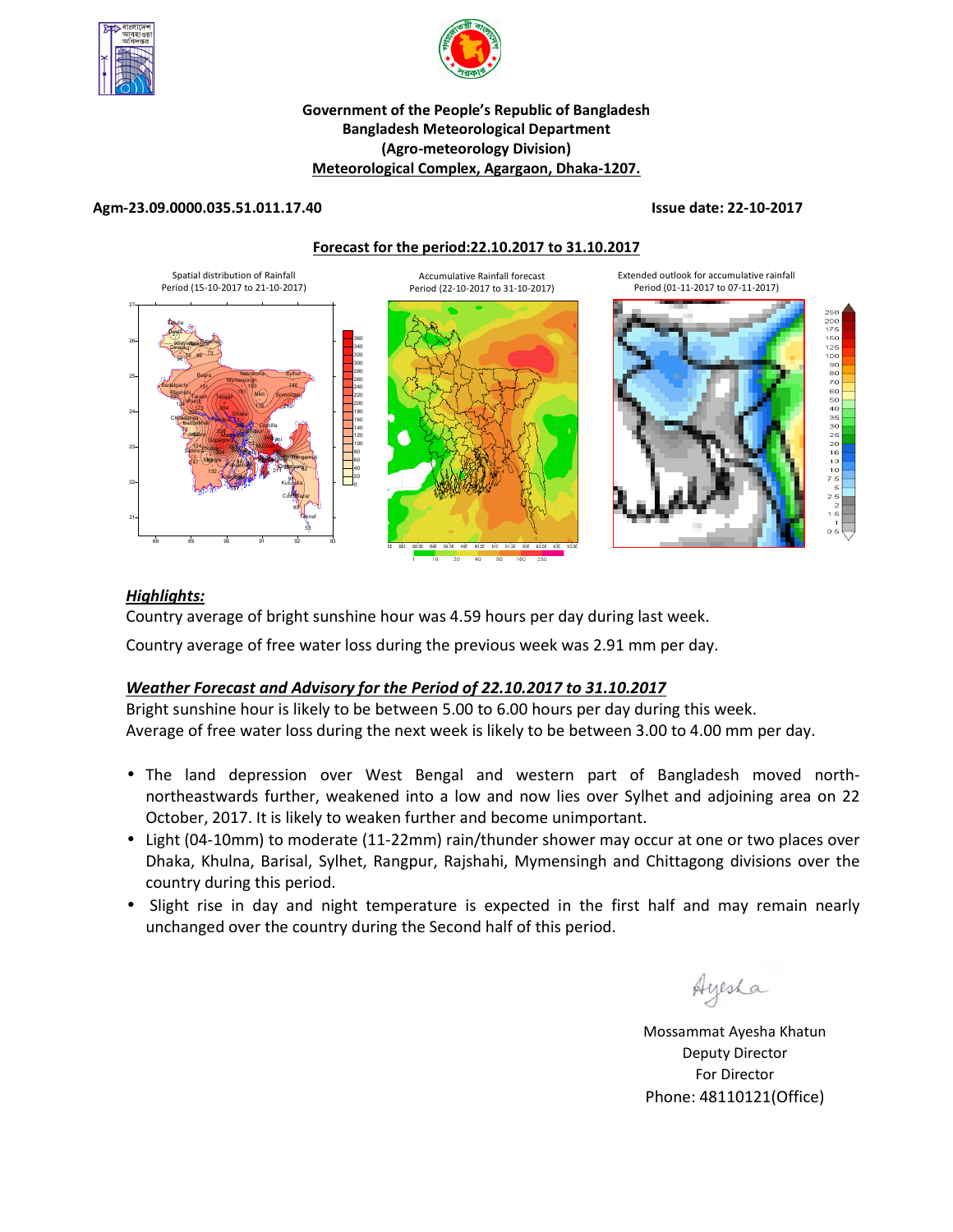#### *Short Weather description; Period: 15.10.2017 to 21.10.2017*

| <b>Maximum And Minimum Temperature (Range and Extreme)</b> |  |  |
|------------------------------------------------------------|--|--|
|------------------------------------------------------------|--|--|

| <b>Divisions</b>               | Maximum                           |  |                          |      | Highest maximum               |      |              |                        |                          | Minimum                 | Lowest minimum          |                   |              |
|--------------------------------|-----------------------------------|--|--------------------------|------|-------------------------------|------|--------------|------------------------|--------------------------|-------------------------|-------------------------|-------------------|--------------|
|                                | temperature                       |  |                          |      | temperature in <sup>"</sup> C |      |              |                        |                          | temperature             | temperature in $^0C$    |                   |              |
|                                | range in <sup>o</sup> C           |  |                          |      |                               |      |              |                        |                          | Range in <sup>O</sup> C |                         |                   |              |
| <b>Dhaka</b>                   | $-34.8\text{ }^{\circ}$ C<br>24.0 |  | <b>Dhaka</b>             | 34.8 | $^0$ C                        | 23.0 |              | 27.5 $^{\circ}$ C      | Tangail                  | 23.0                    | °c                      |                   |              |
| Mymensingh 26.4 - 34.2 $^{0}C$ |                                   |  |                          |      | Mymensingh                    | 34.2 | $^{\circ}$ c | 22.2                   |                          | 26.0 $^{\circ}$ C       | Netrokona               | 22.2              | $^{\circ}$ c |
| Chittagong                     | $25.2 - 35.2 °C$                  |  |                          |      | chandpur                      | 35.2 | $^{\circ}$ c | 22.4                   | $\overline{\phantom{0}}$ | 27.4 $^{\circ}$ C       | Sandwip                 | 22.4              | °c           |
| Sylhet                         | $24.0 - 35.0$ <sup>o</sup> C      |  |                          |      | Sylhet & Srimongal            | 35.0 |              | $\overline{^0}$ C 22.3 | $\overline{\phantom{0}}$ | 25.2 $^{\circ}$ C       | Sylhet                  | 22.3 $^{\circ}$ C |              |
| Rajshahi                       | $22.5 -$                          |  | 35.2 $^{\circ}$ C        |      | Rajshahi                      | 35.2 | °c           | 22.2                   |                          | 27.5 $^{\circ}$ C       | . Gachhi & Tarash<br>B. | 22.2 $\mathrm{C}$ |              |
| Rangpur                        | 24.0 - 34.3 $\overline{^0C}$      |  |                          |      | Dinajpur                      | 34.3 | °c           | 22.0                   |                          | 26.0 $^{\circ}$ C       | Rangpur                 | 22.0              | $^{\circ}$ c |
| Khulna                         | 25.5                              |  | $-35.3$ $^{\circ}$ C     |      | Chuadanga                     | 35.3 | °c           | 23.0                   |                          | 27.1 <sup>0</sup> C     | Kumarkhali              | 23.0              | °c           |
| <b>Barisal</b>                 | 26.0                              |  | $-35.2\text{ }^{\circ}C$ |      | Khepupara                     | 35.2 | $^0$ C       | 23.6                   |                          | 26.8 <sup>o</sup> C     | <b>Bhola</b>            | 23.6              | °c           |

*:Rainfall analysis and average temperature:-*

| Name of the<br><b>Divisions</b> | Name of the<br><b>Stations</b> | Total<br>Rainfall<br>in $(mm)$ | Rainfall<br>in $(mm)$ | Normal Deviation<br>in % | Total<br>Rainy<br>days | M a x<br>in %       | Average Average<br>M in<br>in % | Average<br>M ax.<br>Humidity Humidity temp in °C | Average<br>Normal<br>Max.<br>temp in | Average<br>M in.<br>temp in °<br>C | Average<br>Normal<br>Min.<br>temp in |
|---------------------------------|--------------------------------|--------------------------------|-----------------------|--------------------------|------------------------|---------------------|---------------------------------|--------------------------------------------------|--------------------------------------|------------------------------------|--------------------------------------|
| Dhaka                           | Dhaka                          | 285                            | 42                    | 579                      | 04                     | 096                 | 068                             | 31.00                                            | °C<br>31.5                           | 25.1                               | °C<br>23.8                           |
|                                 | Faridpur                       | 209                            | 37                    | 465                      | 04                     | 097                 | 067                             | 32.20                                            | 31.4                                 | 25.9                               | 24.0                                 |
|                                 |                                | 263                            | 47                    | 460                      | 03                     | $\star\star$        | $\star\star$                    | $\star\star$                                     | 31.9                                 | $\star\star$                       | 23.6                                 |
|                                 | Madaripur<br>Nikli             | 116                            | **                    | $***$                    | 04                     | **                  | $\star\star$                    | $\star\star$                                     | $\star$                              | **                                 | $\star\star$                         |
|                                 |                                |                                |                       |                          |                        |                     |                                 |                                                  |                                      |                                    |                                      |
|                                 | Tangail                        | 284                            | 34<br>$\star\star$    | 735<br>$***$             | 03                     | 097                 | 060                             | 34.00                                            | 31.5<br>x                            | 25.4                               | 23.4                                 |
|                                 | Gopalgonj                      | 324                            |                       |                          | 03                     | 097                 | 067                             | 31.90                                            |                                      | 026                                |                                      |
| Mymensingh                      | Mymensingh                     | 191                            | 39<br>$\star$         | 390<br>$***$             | 02                     | 097                 | 073                             | 30.70                                            | 31.1<br>**                           | 025                                | 23.0<br>$\star\star$                 |
|                                 | Netrokona                      | 163                            |                       |                          | 03                     | 096<br>$\star\star$ | 073<br>$\star\star$             | 30.80<br>$\star\star$                            |                                      | 24.3                               |                                      |
| Chittagong                      | Chittagong                     | 098                            | 70                    | 40                       | 05                     |                     |                                 |                                                  | 31.6                                 | $\star\star$                       | 23.8                                 |
|                                 | Sitakunda                      | 032                            | 62                    | ***                      | 04                     | ××                  | **                              | $\star\star$                                     | 31.9                                 | $\star\star$                       | 23.6                                 |
|                                 | Rangamati                      | 082                            | 36                    | 128                      | 05                     | 096                 | 042                             | 32.50                                            | 31.1                                 | 24.1                               | 22.9                                 |
|                                 | Cox'sBazar                     | 089                            | 43                    | 107                      | 05                     | 096                 | 069                             | 32.10                                            | 31.8                                 | 025                                | 24.1                                 |
|                                 | Teknaf                         | 053                            | 61                    | $-13$                    | 05                     | **                  | $\star\star$                    | ź,                                               | 31.2                                 | **                                 | 23.8                                 |
|                                 | Hatiya                         | 304                            | 54                    | 463                      | 04                     | **                  | $\star\star$                    | **                                               | 30.8                                 | **                                 | 24.4                                 |
|                                 | Sandw ip                       | 211                            | 66                    | 220                      | 04                     | 097                 | 067                             | 32.80                                            | 31.0                                 | 025                                | 24.1                                 |
|                                 | Kutubdia                       | 104                            | 42                    | 148                      | 06                     | 094                 | 066                             | 32.50                                            | 31.3                                 | 25.6                               | 24.5                                 |
|                                 | Feni                           | 383                            | 44                    | 770                      | 04                     | 097                 | 061                             | 32.50                                            | 31.2                                 | 25.3                               | 23.2                                 |
|                                 | M.Court                        | 325                            | 32                    | 916                      | 04                     | 097                 | 063                             | 32.30                                            | 31.1                                 | 26.3                               | 24.0                                 |
|                                 | Chandpur                       | 248                            | 29                    | 755                      | 02                     | 094                 | 068                             | 32.50                                            | 31.4                                 | 26.1                               | 24.1                                 |
|                                 | Comilla                        | 249                            | 27                    | 822                      | 04                     | **                  | $\star\star$                    | $\star\star$                                     | 31.3                                 | $\star\star$                       | 23.3                                 |
| <b>Sylhet</b>                   | Sylhet                         | 140                            | 36                    | 289                      | 05                     | 096                 | 070                             | 31.30                                            | 31.1                                 | 024                                | 22.7                                 |
|                                 | Srimongal                      | 210                            | 31                    | 577                      | 05                     | 099                 | 076                             | 30.50                                            | 31.2                                 | 024                                | 22.1                                 |
| Rajshahi                        | Rajshahi                       | 124                            | 23                    | 439                      | 02                     | 099                 | 065                             | 31.50                                            | 31.4                                 | 25.2                               | 22.8                                 |
|                                 | Bogra                          | 151                            | 23                    | 557                      | 02                     | 097                 | 054                             | 33.10                                            | 31.7                                 | 026                                | 23.1                                 |
|                                 | Ishurdi                        | 202                            | 23                    | 778                      | 02                     | 098                 | 054                             | 31.40                                            | 31.4                                 | 026                                | 22.9                                 |
|                                 | Badalgachi                     | 130                            | ×                     | $***$                    | 02                     | 100                 | 062                             | 30.40                                            | x                                    | 24.4                               | $\star\star$                         |
|                                 | Tarash                         | 173                            | $\star\star$          | ***                      | 02                     | 100                 | 062                             | $\star\star$                                     | ×                                    | 25.9                               | $**$                                 |
| Rangpur                         | Rangpur                        | 098                            | 28                    | 250                      | 02                     | 093                 | 068                             | 31.30                                            | 29.9                                 | 24.4                               | 21.8                                 |
|                                 | Dinajpur                       | 096                            | 27                    | 256                      | 03                     | 097                 | 053                             | 31.50                                            | 30.8                                 | 024                                | 22.2                                 |
|                                 | Sayedpur                       | 056                            | **                    | ***                      | 02                     | **                  | **                              | ××                                               | $\star\star$                         | **                                 | $\star\star$                         |
|                                 | Rajarhat                       | 073                            | $\star\star$          | ***                      | 02                     | 094                 | 081                             | 31.60                                            | ××                                   | 24.2                               | $\star\star$                         |
|                                 | Tetulia                        | 027                            | **                    | ***                      | 02                     | 097                 | 063                             | 32.10                                            | x                                    | **                                 | $^{\star\star}$                      |
|                                 |                                | 059                            | $\star\star$          | ***                      | 02                     | **                  | $\star\star$                    | $\star\star$                                     | ×                                    | **                                 | $**$                                 |
| Khulna                          | Dimla                          |                                |                       |                          |                        |                     |                                 |                                                  |                                      |                                    |                                      |
|                                 | Khulna                         | 208                            | 29<br>**              | 617<br>$***$             | 04                     | 099<br>**           | 074<br>$\star\star$             | 35.70<br>$\star\star$                            | 31.8<br>××                           | 025<br>**                          | 24.0<br>$\star\star$                 |
|                                 | Mongla                         | 180                            |                       |                          | 04                     |                     |                                 |                                                  |                                      |                                    |                                      |
|                                 | Jessore                        | 200                            | 22                    | 809                      | 05                     | 096                 | 065                             | 33.20                                            | 32.3                                 | 25.3                               | 23.2                                 |
|                                 | Chuadanga                      | 114                            | 28                    | 307                      | 03                     | 097                 | 066                             | 32.90                                            | 32.1                                 | 25.5                               | 23.4                                 |
|                                 | Satkhira                       | 158                            | 27                    | 485                      | 04                     | 098                 | 052                             | 32.70                                            | 32.1                                 | 25.1                               | 23.4                                 |
|                                 | Kumarkhali                     | 186                            | $\star\star$          | ***                      | 03                     | 100                 | 078                             | 31.20                                            | ××                                   | 026                                | $**$                                 |
| Barisal                         | Barisal                        | 251                            | 38                    | 561                      | 04                     | 100                 | 075                             | 31.00                                            | 31.6                                 | 25.5                               | 23.6                                 |
|                                 | Bhola                          | 148                            | 41                    | 261                      | 05                     | 097                 | 072                             | 31.30                                            | 31.7                                 | 025                                | 23.8                                 |
|                                 | Patuakhali                     | 266                            | 40                    | 565                      | 04                     | 100                 | 072                             | 30.70                                            | 31.4                                 | 026                                | 24.2                                 |
|                                 | Khepupara                      | 269                            | 72                    | 274                      | 04                     | 098                 | 073                             | 32.00                                            | 31.1                                 | 25.4                               | 24.2                                 |

N.B-.Analyses contained in this bulletin are based on preliminary un-checked data. \*\* Data not received. \*\*\* Data not available.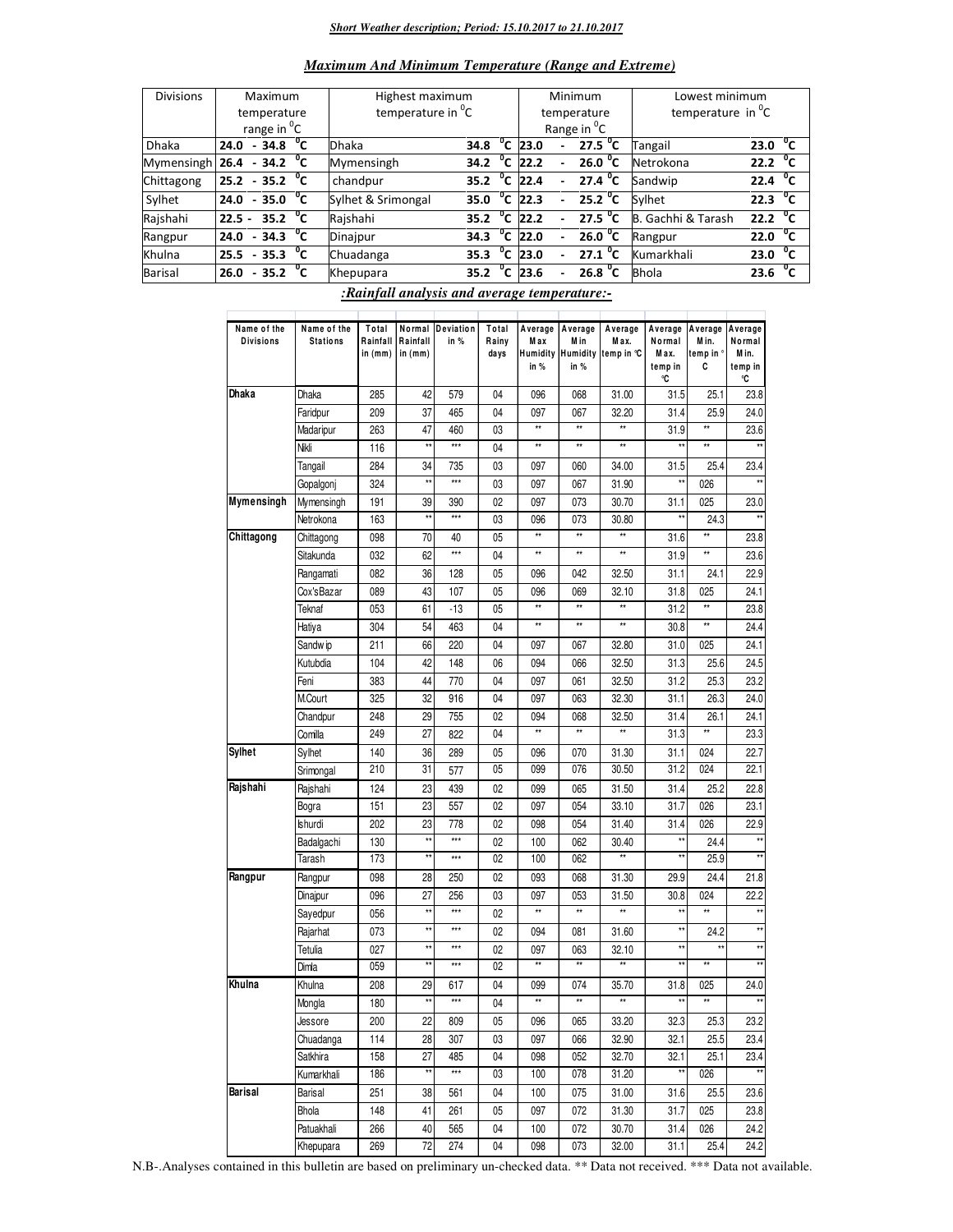

Spatial distribution of Rainfall. Period (15-10-2017 to 21-10-2017)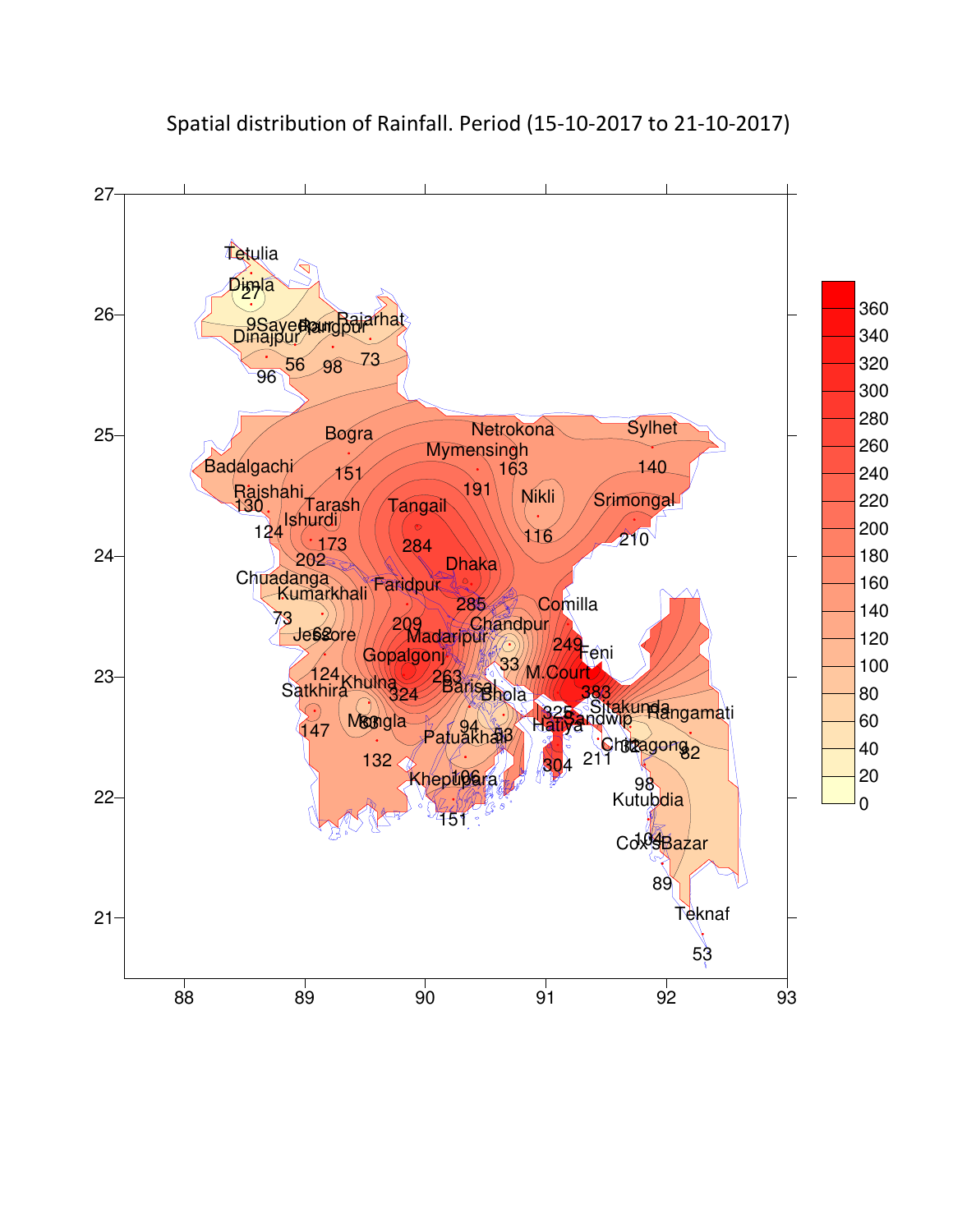



গণপ্রজাতন্ত্রী বাংলাদেশ সরকার বাংলাদেশ আবহাওয়া অধিদপ্তর কৃষি আবহাওয়া মহাশাখা আবহাওয়া ভবন, আগারগাঁও, ঢাকা-১২০৭।

এজিএম-২৩.০৯.০০০০.০৩৫.৫১.০১১.১৭.৪০

তারিখ: ২২-১০-২০১৭ খ্রিঃ

# পূর্বাভাসের সময়কাল: ২২-১০-২০১৭ থেকে ৩১-১০-২০১৭





# প্ৰধান বৈশিষ্ট্য সমূহঃ-

গত সপ্তাহে দেশের দৈনিক উজ্জ্বল সূর্যকিরণ কালের গড় ৪.৫৯ ঘন্টা ছিল । গত সপ্তাহে দেশের দৈনিক বাষ্পীভবনের গড় ২.৯১ মিঃ মিঃ ছিল।

# আবহাওয়ার পূর্বাভাসঃ- ২২-১০-২০১৭ থেকে ৩১-১০-২০১৭ ইং পর্যন্ত।

এ সপ্তাহে দৈনিক উজ্জুল সূর্য কিরণ কাল ৫.০০থেকে ৬.০০ ঘন্টার মধ্যে থাকতে পারে ।

আগামী সপ্তাহের বাষ্পীভবনের দৈনিক গড় ৩.০০ মিঃ মিঃ থেকে ৪.০০ মিঃ মিঃ থাকতে পারে।

- পশ্চিমবঙ্গ ও বাংলাদেশের পশ্চিমাঞ্চলে অবস্থানরত স্থল নিম্নচাপটি আরও উত্তর-উত্তরর্পূর দিকে অগ্রসর ও দূর্বল হয়ে লঘুচাপে পরিণত হয়েছে। এটি আজ (২২ অক্টোবর ২০১৭ খ্রিঃ তারিখে) সিলেট ও তৎসংলগ্ন এলাকায় অবস্থান করছিল। এটি আরও দুর্বল হয়ে গুরুতূহীন হতে পারে।
- এ সময়ে ঢাকা, খুলনা, বরিশাল, সিলেট, রংপুর, রাজশাহী, ময়মননিংহ এবং চট্রগ্রাম বিভাগের দুই এক স্থানে হাল্কা (০৪-১০মিঃমিঃ) থেকে মাঝারী (১১-২২ মিঃমিঃ) ধরণের বৃষ্টি/বজ্রবৃষ্টি হতে পারে।
- এ সময়ের প্রথমার্ধে সারাদেশের দিন ও রাতের তাপমাত্রা সামান্য বৃদ্ধি পেতে পারে এবং দ্বিতীয়ার্ধে প্রায় অপরিবর্তিত থাকতে পারে ।

Ayesha

(মোসাম্মৎ আয়শা খাতুন) উপ-পরিচালক পরিচালকের পক্ষে ফোনঃ ৪৮১১০১২১(দপ্তর)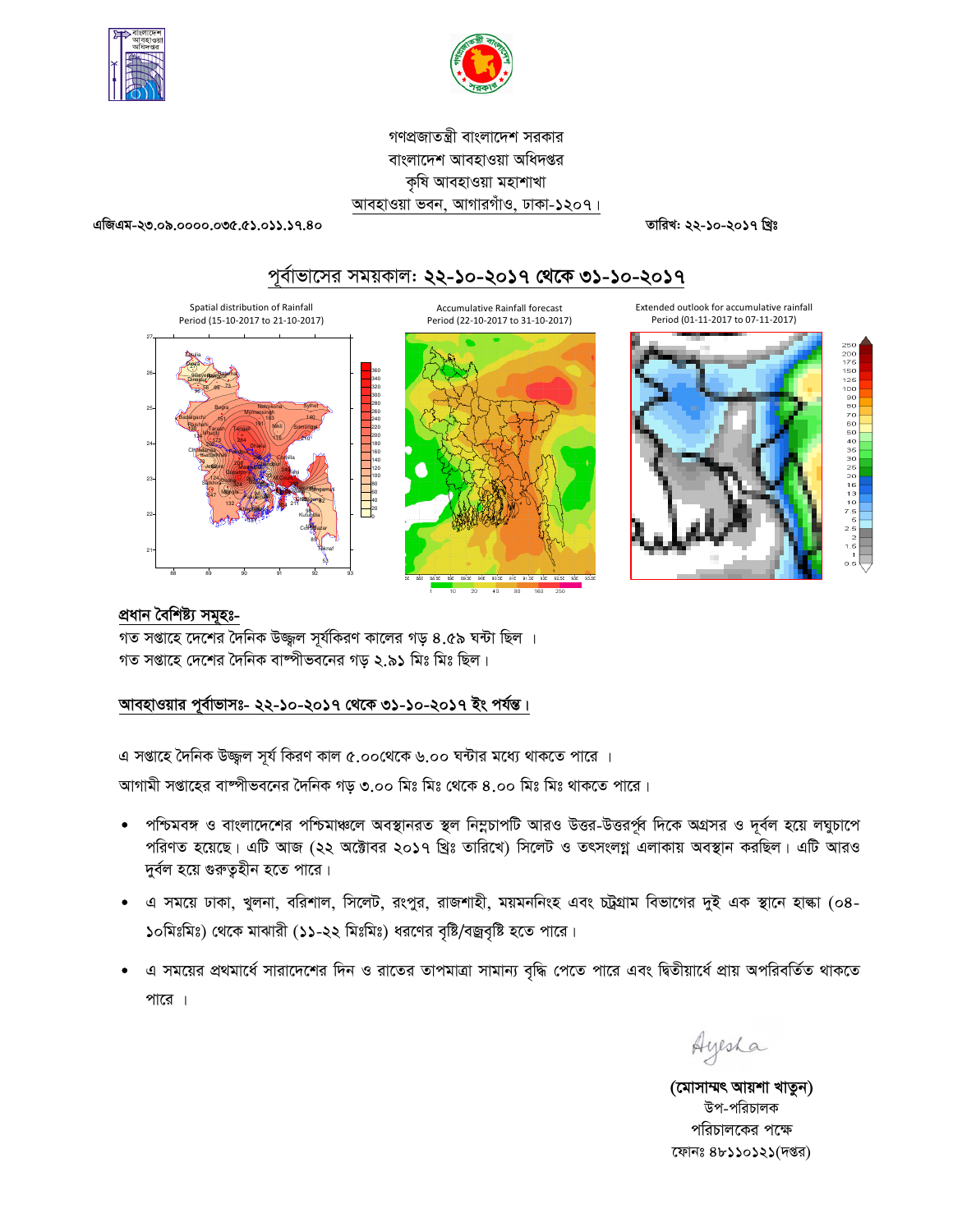## সংক্ষিপ্ত আবহাওয়া বিবরণী, সময়: ১৫.১০.২০১৭ থেকে ২১.১০.২০১৭

| বিভাগ     |      |                          | সৰ্বোচ্ছ তাপমাত্ৰাৰ           |                |                   | માવાજ હ માવાાનશ્ન                  | <i>פואיזפ</i> י |        | সর্বোনিম্ন তাপমাত্রার               |                                      |             |  |
|-----------|------|--------------------------|-------------------------------|----------------|-------------------|------------------------------------|-----------------|--------|-------------------------------------|--------------------------------------|-------------|--|
|           |      |                          | <i>পরিসর <sup>৩</sup></i> সেঃ |                |                   | $^\circ$ সেঃ<br>সৰ্বোচ্ছ তাপমাত্ৰা |                 |        | <i><b>পরিসর <sup>৩</sup>(সং</b></i> | সর্বোনিম্ন তাপমাত্রা<br>$^\circ$ সেঃ |             |  |
| ঢাকা      | ২8.০ |                          | - ৩৪.৮                        | $^{\circ}$ সেঃ | ঢাকা              | ৩৪.৮ ° (সঃ                         | ২৩.০            | - ২৭.৫ | $^\circ$ (সঃ                        | টাংগাইল                              | ২৩.০ ° সেঃ  |  |
| ময়মনসিংহ | ২৬.৪ |                          | - ৩৪.২ ° সেঃ                  |                | ময়মনসিংহ         | ৩৪.২ ° সেঃ                         | ২২.২            | - ২৬.০ | $^{\circ}$ সেঃ                      | নেত্ৰকোনা                            | ২২.২ °সেঃl  |  |
| চট্টগ্ৰাম | ২৫.২ |                          | - ৩৫.২ $\degree$ সেঃ          |                | চাঁদপুর           | ৩৫.২ ° সেঃ                         | ২২.৪            | - ২৭.৪ | $^{\circ}$ সেঃ                      | সন্দ্বীপ                             | ২২.8 ° সেঃ  |  |
| সিলেট     | ২8.০ |                          | - ৩৫.০                        | $^{\circ}$ (সঃ | সিলেট ও শ্ৰীমঙ্গল | °ে °সেঃ                            | ২২.৩            | - ২৫.২ | °(त्रि                              | সিলেট                                | ২২.৩ ° সেঃ  |  |
| রাজশাহী   | ২২.৫ | $\overline{\phantom{a}}$ | ৩৫.২ ° সেঃ                    |                | রাজশাহী           | ৩৫.২ ° সেঃ                         | ২২.২            | - ২৭.৫ | $\degree$ মেঃ                       | বদলগাছি ও তাড়াশ                     | ২২.২ ° সেঃ  |  |
| রংপূর     | ২8.० |                          | - ৩৪.৩                        | $^{\circ}$ সেঃ | দিনাজপুর          | ংদ)° <b>°.</b> 8                   | ২২.০            | - ২৬.০ | $^{\circ}$ সেঃ                      | রংপুর                                | ২২.০ ° সেঃ  |  |
| খুলনা     | ২৫.৫ |                          | - ৩৫.৩                        | $^{\circ}$ মেঃ | চয়াডাঙ্গা        | ংদ)° <b>°.</b> ৩                   | ২৩.০            | - ২৭.১ | $^0$ সেঃ                            | কুমারখালী                            | ২৩.০ ° সেঃ  |  |
| বরিশাল    | ২৬.০ |                          | - ৩৫.২ $\degree$ সেঃ          |                | খেপুপাড়া         | ৩৫.২ ° মেঃ ২৩.৬                    |                 | - ২৬.৮ | $\degree$ (X $\degree$              | ভোলা                                 | ২৩.৬ ° সেঃl |  |

# বৃষ্টিপাত বিশ্লেষৰ এবং স্বাভাবিক তাপমাত্ৰা: -

| বিভাগের নাম | স্টেশনের নাম | মোট<br>বৃষ্টিপাত<br>(किःग्रिः) | ষাভাবিক<br>বৃষ্টিপাত<br>(মিঃমিঃ) | বিছ্যুতি        | মোট<br>বৃষ্টিপাতের<br>দিন | সৰ্বোচ্ছ<br>গড় আদ্ৰতা<br>( %) | সৰ্বোনিম্ন<br>আদ্রতা<br>( %) | গড সৰ্বোচ্ছ<br>তাপমাত্রা<br>(ডিগ্ৰী সেঃ) | গড<br>ষভাবিক<br>তাপমাত্রা<br>(ডিগ্ৰী সেঃ) | সৰ্বোনিম্ন<br>গড়<br>তাপমাত্রা<br>( %) | সৰ্বোনিম্ন<br>ষাভাবিক<br>গড়<br>তাপমাত্রা |
|-------------|--------------|--------------------------------|----------------------------------|-----------------|---------------------------|--------------------------------|------------------------------|------------------------------------------|-------------------------------------------|----------------------------------------|-------------------------------------------|
| ঢাকা        | ঢাকা         | ২৮৫                            | 82                               | ৫৭৯             | 08                        | ಂತಿತಿ                          | oub                          | 05.00                                    | 05.6                                      | ২৫.১                                   | ( %)<br>30.6                              |
|             | ফরিদপুর      | ২০৯                            | ৩৭                               | 860             | 08                        | ०৯१                            | ०७१                          | ७२.२०                                    | 05.8                                      | ২৫.৯                                   | 28.0                                      |
|             | মাদারীপুর    | ২৬৩                            | 89                               | 890             | 00                        | **                             | **                           | **                                       | ৩১.৯                                      | **                                     | 20.6                                      |
|             | নিকলী        | ১১৬                            | **                               | ***             | 08                        | **                             | **                           | **                                       | **                                        | **                                     | **                                        |
|             | টাঙ্গাইল     | ২৮৪                            | 08                               | ৭৩৫             | 00                        | ०৯१                            | ০৬০                          | 08.00                                    | V.C                                       | 20.8                                   | 20.8                                      |
|             | গোপালগজ্ঞ    | ৩২৪                            | **                               | ***             | 00                        | ०৯१                            | ০৬৭                          | ৩১.৯০                                    | **                                        | ০২৬                                    | **                                        |
| ম্যমনসিংহ   | ময়মনসিংহ    | 797                            | ು                                | ರಿನಿಂ           | ०२                        | ०৯१                            | ০৭৩                          | 00.90                                    | د.ده                                      | ०२৫                                    | 30.0                                      |
|             | (নত্ৰকোনা    | 500                            | **                               | ***             | 00                        | ಂತಿತಿ                          | ০৭৩                          | 00.00                                    | **                                        | 28 <sub>c</sub>                        | **                                        |
| টট্ৰগ্ৰাম   | চটগ্ৰাম      | odb                            | 90                               | 80              | o¢                        | **                             | **                           | **                                       | 0.6                                       | **                                     | 30.6                                      |
|             | সীতাকুন্ড    | ০৩২                            | ৬২                               | ***             | 08                        | $\ast\ast$                     | **                           | **                                       | 05.5                                      | **                                     | 20.6                                      |
|             | রাঙ্গামাটি   | ০৮২                            | OU                               | 754             | o¢                        | ಂತಿತಿ                          | ०8२                          | ७२.৫०                                    | د.ده                                      | 28.3                                   | २२.৯                                      |
|             | কক্সবাজার    | ০৮৯                            | 80                               | २०१             | o¢                        | ೦೩೬                            | ০৬৯                          | ৩২.১০                                    | OS 6                                      | ०२৫                                    | ر 8ع                                      |
|             | টেকনাফ       | ০৫৩                            | 97                               | -70             | o¢                        | **                             | **                           | **                                       | 0.3                                       | **                                     | 30.6                                      |
|             | যাতমা        | 008                            | $^{68}$                          | 800             | 08                        | **                             | **                           | **                                       | 00.b                                      | **                                     | 28.8                                      |
|             | সন্দ্বীপ     | 277                            | yy                               | २२०             | 08                        | ०৯१                            | ०७१                          | 05.00                                    | 05.0                                      | ०२৫                                    | ر 8ع                                      |
|             | কুতুবদীয়া   | 508                            | 82                               | 38b             | ob                        | 058                            | ০৬৬                          | ७२.৫०                                    | 0) ره                                     | 1.95                                   | 28.0                                      |
|             | ফেনী         | ৩৮৩                            | 88                               | 990             | 08                        | ०৯१                            | ০৬১                          | ৩২.৫০                                    | 05.3                                      | ং ৩                                    | ২৩.২                                      |
|             | মাইজদী কোর্ট | ৩২৫                            | ৩২                               | ১১৬             | 08                        | ०৯१                            | ow                           | 02,00                                    | 03.3                                      | ২৬.৩                                   | 28.0                                      |
|             | চাঁদপুর      | ২8৮                            | ২৯                               | 900             | ०२                        | 0.86                           | oub                          | ७२.৫०                                    | 0.8                                       | 26.2                                   | ২8.১                                      |
|             | কুমিল্লা     | ২৪৯                            | ২৭                               | ৮২২             | 08                        | **                             | **                           | $\ast\ast$                               | 0.0                                       | **                                     | ২৩.৩                                      |
| সিলেট       | সিলেট        | \$80                           | $\sqrt{2}$                       | ২৮৯             | o¢                        | ಂತಿತಿ                          | 090                          | 05.00                                    | 0.1                                       | 028                                    | ૨૨.૧                                      |
|             | শ্ৰীমঙ্গল    | ২১০                            | O)                               | 699             | o¢                        | ০৯৯                            | ०१७                          | 00.00                                    | 0.3                                       | 028                                    | ২২.১                                      |
| রাজশাহী     | রাজশাহী      | 358                            | ২৩                               | 80 <sub>b</sub> | ०२                        | ০৯৯                            | ०७৫                          | 05.60                                    | 05.8                                      | ২৫.২                                   | ২২.৮                                      |
|             | বগুড়া       | 767                            | ২৩                               | 649             | ०२                        | ०৯१                            | 008                          | 00.50                                    | 9. (٥                                     | ০২৬                                    | ২৩.১                                      |
|             | ঈশ্বরদী      | ২০২                            | 99                               | 996             | ०२                        | obb                            | 008                          | 05.80                                    | 0.8                                       | ০২৬                                    | ২২.৯                                      |
|             | বদলগাদী      | 500                            | **                               | ***             | ०२                        | ১০০                            | ০৬২                          | 00.80                                    | $**$                                      | 28.8                                   | **                                        |
|             | তাডাশ        | 590                            | **                               | ***             | ०२                        | 200                            | ০৬২                          | **                                       | **                                        | ২৫.৯                                   | **                                        |
| রংগ্র       | রংপুর        | odb                            | ২৮                               | ২৫০             | ०२                        | ುಂ                             | oub                          | 05.00                                    | ২৯.৯                                      | 28.8                                   | ২১.৮                                      |
|             | দিনাজপুর     | ০৯৬                            | ২৭                               | ২৫৬             | 00                        | ०৯१                            | ০৫৩                          | 05.60                                    | 00.b                                      | 028                                    | २२.२                                      |
|             | সৈয়দপুর     | ০৫৬                            | **                               | ***             | ०२                        | $\ast\ast$                     | **                           | $\ast\ast$                               | $**$                                      | $\ast\ast$                             | **                                        |
|             | রাজারহাট     | ০৭৩                            | **                               | ***             | ०२                        | 0.86                           | ob)                          | 01.60                                    | **                                        | 28.3                                   | **                                        |
|             | ভেতুলিয়া    | ०२१                            | **                               | ***             | ०२                        | ०৯१                            | ow                           | ৩২.১০                                    | **                                        | $**$                                   | **                                        |
|             | ডিমলা        | ০৫৯                            | **                               | ***             | ०२                        | $\ast\ast$                     | **                           | **                                       | **                                        | **                                     | **                                        |
| থুলনা       | থুলনা        | ২০৮                            | ২৯                               | 969             | 08                        | ০৯৯                            | 098                          | ৩৫.৭০                                    | 0).b                                      | ०२৫                                    | 28.0                                      |
|             | মংলা         | <b>SPO</b>                     | **                               | ***             | 08                        | **                             | **                           | **                                       | **                                        | **                                     | **                                        |
|             | যশোর         | २००                            | રર                               | ৮০৯             | 90                        | ಂತಿತಿ                          | ০৬৫                          | ৩৩.২০                                    | 950                                       | ২৫.৩                                   | ২৩.২                                      |
|             | प्राणाम्     | 328                            | ২৮                               | ৩০৭             | 00                        | ०৯१                            | ০৬৬                          | ৩২.৯০                                    | 02.5                                      | 9.95                                   | 20.8                                      |
|             | সাতক্ষীরা    | ንឲβ                            | ২৭                               | 8b C            | 08                        | obb                            | ०৫২                          | ৩২.৭০                                    | 057                                       | ২৫.১                                   | 20.8                                      |
|             | কুমারথালী    | ১৮৬                            | $\ast\ast$                       | ***             | 00                        | 200                            | ०१৮                          | ৩১.২০                                    | **                                        | ০২৬                                    | **                                        |
| ৰবিশাল      | বরিশাল       | ২৫১                            | Vb                               | ৫৬১             | 08                        | 200                            | ०१৫                          | 05.00                                    | 0.6                                       | ২৫.৫                                   | 20.6                                      |
|             | ভোলা         | 38b                            | 85                               | ২৬১             | oQ                        | ०৯१                            | ०१२                          | ৩১.৩০                                    | 05.9                                      | ०२৫                                    | ২৩.৮                                      |
|             | পটুয়াথালী   | ২৬৬                            | 80                               | 000             | 08                        | 200                            | ०१२                          | 00.90                                    | 0.8                                       | ০২৬                                    | ર8.ર                                      |
|             | খেণুপাড়া    | ২৬৯                            | ৭২                               | ২৭৪             | 08                        | obb                            | ০৭৩                          | ৩২.০০                                    | 03.5                                      | 20.8                                   | ২8.২                                      |

N.B.Analyses contained in this bulletin are based on preliminary un-checked data. \*\* Data not received. \*\*\* Data not available.